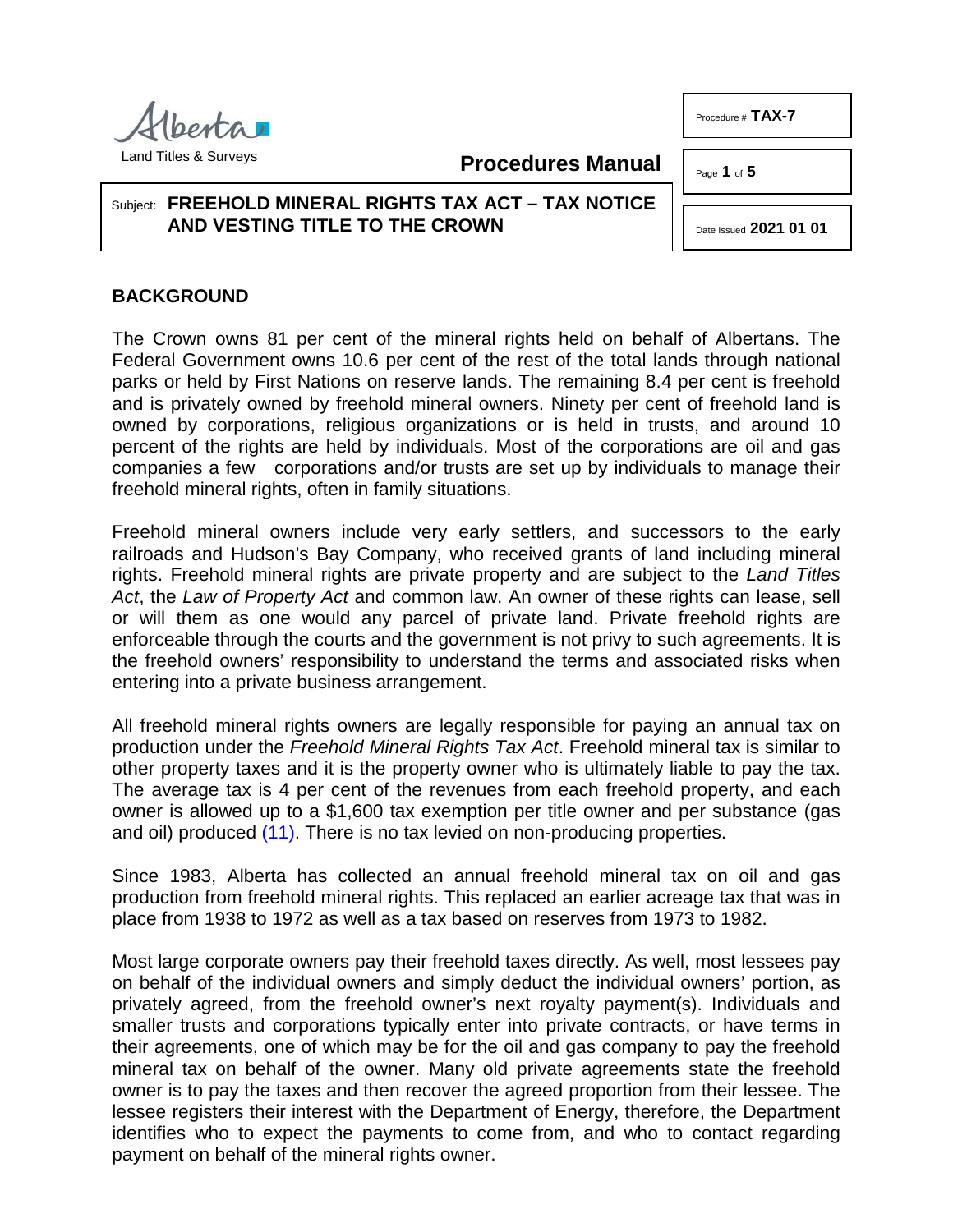In cases where the company does not pay the mineral tax on behalf of the owner, the Government of Alberta contacts both the company and the mineral title owner through issuing courtesy letters. The Department of Energy works with the company, and if necessary the owner, to find ways to have the tax paid, for example by instalments, without taking further action for collection.

<span id="page-1-3"></span>If, after notifying the owner and the company the mineral tax is still not paid [\(12\),](#page-4-1) the owner can be noted in default and steps will be taken that could ultimately result in the mineral rights being vested to the Crown.

<span id="page-1-2"></span>All mineral rights other than petroleum rights and natural gas rights are exempt from the provisions of the Act [\(10\).](#page-4-2)

# **REGISTRATION PROCEDURE**

#### **A. Notice of Tax Arrears**

As per the *Freehold Mineral Rights Tax Act*, Section 14, "Enforcement of Tax" when the tax in respect to a mineral right is in arrears, the Minister may issue a "Notice of Tax Arrears". [\(Notice of Tax Arrears\)](http://www.servicealberta.ca/pdf/ltmanual/TAX-7%20Notice%20to%20Registar%20for%20tax%20arrears%20-%20signature%20version.pdf)

- 1. The Minister responsible for the Act shall send a tax arrears notice to the Registrar.
- 2. The notice must include [\(2\)](#page-4-3)

<span id="page-1-1"></span><span id="page-1-0"></span>(a) the name(s) and address(s) of the person(s) on whom the default notice [\(1\)](#page-4-4) was served

(b) the full description of the mineral right and proportionate interest (if applicable) to which the default notice relates

- (c) the full legal description and affected title number(s), and
- (d) must be signed by the Minister, Deputy Minister or an authorized delegate
- 3. An endorsement with the following particulars is entered on the title(s):

"Mineral Rights Tax Arrears Notice"

The SPIN2 document type to be used when creating a Document Registration Request (DRR) form is: Order – Endorsement

The code used for registration at Land Titles is: ORDE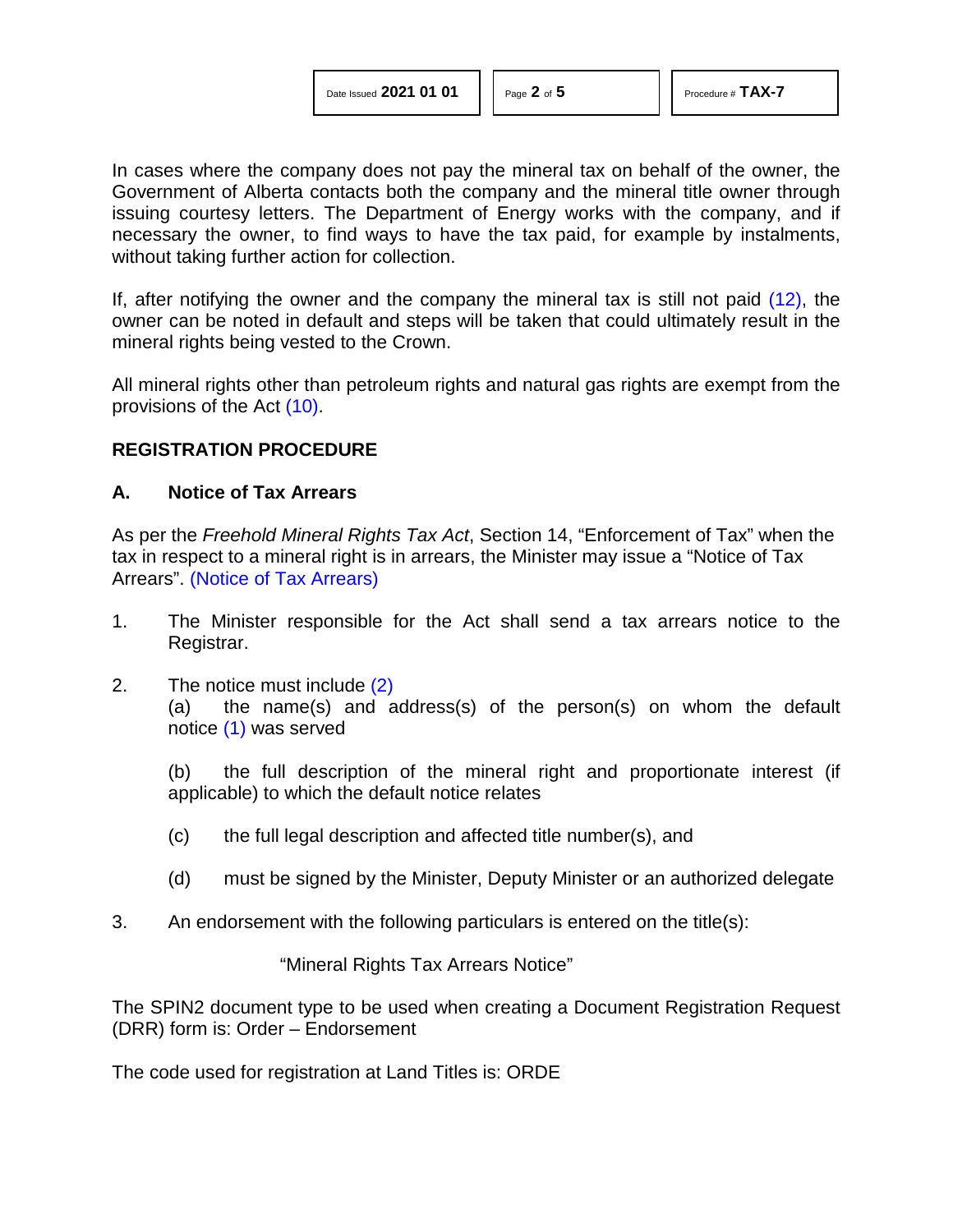### **B. Discharge of Tax Arrears Notice**

<span id="page-2-0"></span>1. On notification by the Minister that all taxes, interest and penalties outstanding under this Act have been paid to the Minister, the Registrar shall discharge the tax arrears notification in respect of each certificate of title [\(3\).](#page-4-5) [\(Notice to](http://www.servicealberta.ca/pdf/ltmanual/TAX-7%20Notice%20to%20Registar%20to%20Discharge%20Tax%20Arrears%20Notice%20-%20signature%20version.pdf)  [Discharge Tax Arrears\)](http://www.servicealberta.ca/pdf/ltmanual/TAX-7%20Notice%20to%20Registar%20to%20Discharge%20Tax%20Arrears%20Notice%20-%20signature%20version.pdf)

The SPIN2 document type to be used when creating a Document Registration Request (DRR) form is: Discharge by Order

The code used for registration at Land Titles is: DISO

# **C. Transfer of Mineral Title to the Crown**

Unless the taxes, interest and penalties have been paid, the Minister, after the mailing of a default notice under section 13

<span id="page-2-1"></span>1. the Minister may send the Registrar a notice directing cancellation of the certificate of title [\(4\).](#page-4-6) [\(Notice to Vest Tax Arrears Title\)](http://www.servicealberta.ca/pdf/ltmanual/TAX-7%20Notice%20to%20Registar%20to%20Vest%20Title%20-%20Signature%20Version.pdf)

2. The notice must include [\(2\)](#page-4-3) (a) the name(s) and address(s) of the person(s) on whom the default notice was served,

(b) the full description of the mineral right and proportionate interest (if applicable) to which the default notice relates,

- (c) the full legal description and affected title number(s), and
- <span id="page-2-3"></span><span id="page-2-2"></span>(d) the mailing address of the Crown to be endorsed on title

3. On receipt of the notice, the Registrar shall cancel the certificate of title of the owner with respect to the taxable mineral right and issue a certificate of title to that taxable mineral right in the name of the Crown as owner [\(5\).](#page-4-7)

4. When the certificate of title to a mineral right is cancelled, the title to the mineral right vests, free and clear of all estates, interests, liens and encumbrances, in the Crown in right of Alberta, as represented by the Minister [\(6\).](#page-4-8)

<span id="page-2-4"></span>5. When the title to a mineral right vests in the Crown in right of Alberta, any taxes, interest and penalties due and owing with respect to the mineral right are discharged [\(7\).](#page-4-9)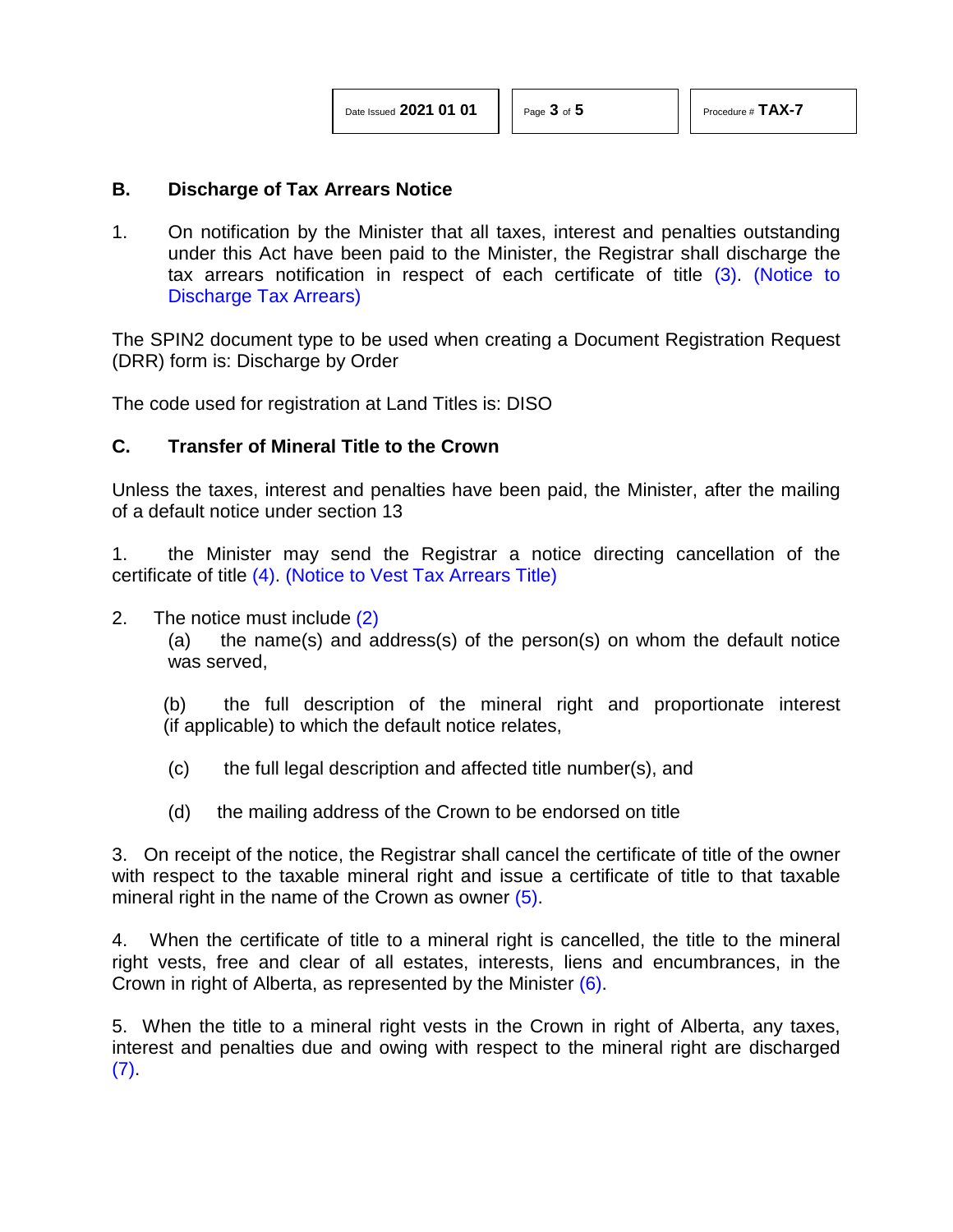<span id="page-3-0"></span>

|  | Date Issued 2021 01 01 |  |  |  |  |
|--|------------------------|--|--|--|--|
|--|------------------------|--|--|--|--|

6. Notwithstanding any statute, judgment or order, any tax, interest or penalty evidenced by a memorandum of a tax arrears notification on a certificate of title constitutes a charge on a taxable mineral right and a tax arrears notification cannot be discharged except by the Minister (see discharge of tax arrears notice above) or by the vesting of the mineral right in the Crown [\(8\).](#page-4-10)

- 7. The title is issued in the name of HMQA; Minister of Energy.
- 8. An affidavit of value is not required. Consideration should be shown as 'Crown Acquisition'.

9. If the title is a combination surface and mineral title, the title must be split into a surface and mines and mineral title before vesting the mineral title to the crown.

The SPIN2 document type to be used when creating a Document Registration Request (DRR) form is: Order – New Title

The code used for registration at Land Titles is: ORDT

### **D. Extension of Time**

<span id="page-3-1"></span>The Minister may extend or change any of the timeframes provided for in the Act [\(9\).](#page-4-11)

The SPIN2 document type to be used when creating a Document Registration Request (DRR) form is: Order – Endorsement

The code used for registration at Land Titles is: ORDE

#### **E. Redemption and Revival**

<span id="page-3-2"></span>The *Freehold Mineral Tax Act* does not provide for redemption and revival procedures. If the Crown wants to transfer title back to any owner, they would complete a standard transfer of land form [\(13\).](#page-4-12)

The SPIN2 document type to be used when creating a Document Registration Request (DRR) form is: Transfer of Land

The code used for registration at Land Titles is: TFLA